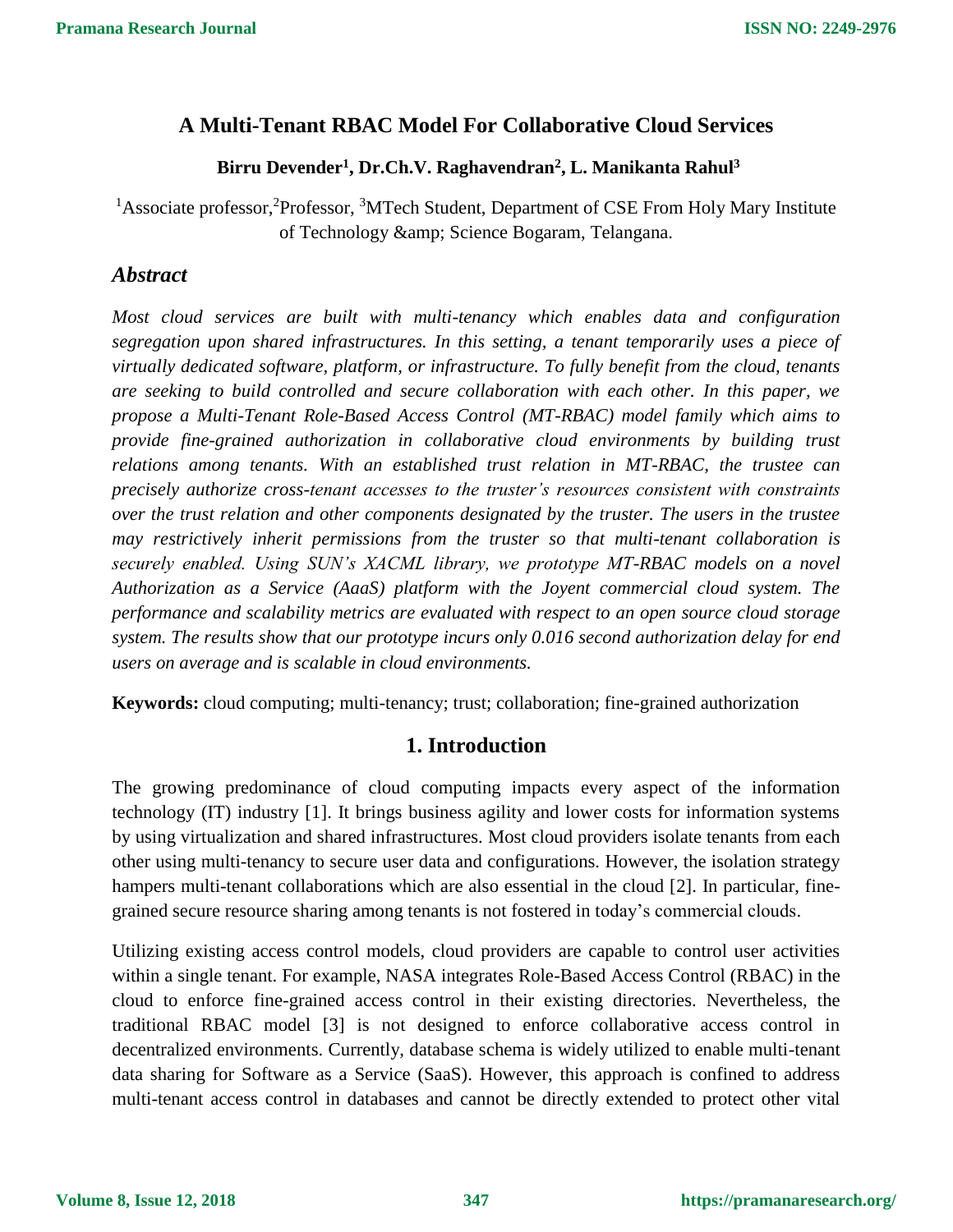types of resources such as files and virtual machines. Consequently, in order to enable secure multi-tenant collaborations in the cloud, we need a general fine-grained access control model for this purpose.



**Fig. 1:** Multi-tenant accesses in an out-sourcing case

To motivate the problem, we use an out-sourcing example illustrated in Figure 1, in which the Enterprise (E), the Outsourcing company (OS), and the Auditing Firm (AF) are three collaborating parties sharing a common cloud storage service. E out-sources part of its application development work to OS and external auditing tasks to AF. The cloud storage service provides storage services for the development department of OS, the accounting department of AF, and three of E's departments, development, accounting, and HR, as segregated tenants. Let "." denote the affiliation relation between the tenant and its organization (also called issuer) so that, for example, Dev.E represents the tenant corresponding to E's development department. The example cross-tenant accesses for collaborations are as follows.

C1. Charlie as a developer in OS has to access the source code stored in Dev.E to perform his out-sourcing job;

C2. Alice as an auditor in AF requires read-only access to financial reports stored in Acc.E; and

C3. Alice needs read-only accesses to Dev.E and Dev.OS in order to audit the out-sourcing project.

For simplicity, in our examples we assume all the tenants are created on a single cloud service, bringing homogeneous architecture which is often the case in cloud environments [4]. However, we do not exclude the potential of heterogeneous collaborations among multiple cloud services or even among multiple service models: SaaS, Platform as a Service (PaaS), and Infrastructure as a Service (IaaS) [5]. As a common collaboration need suggests, a user may test and deploy the source code stored in Dev.E directly on another tenant of a PaaS service. This function requires secure collaborative accesses between the two services. In fact, SaaS services are often hosted on PaaS clouds in which the SaaS services are regarded as tenants. The similar situation holds between PaaS and IaaS. Thus, we treat accesses among multiple tenants, clouds, or even service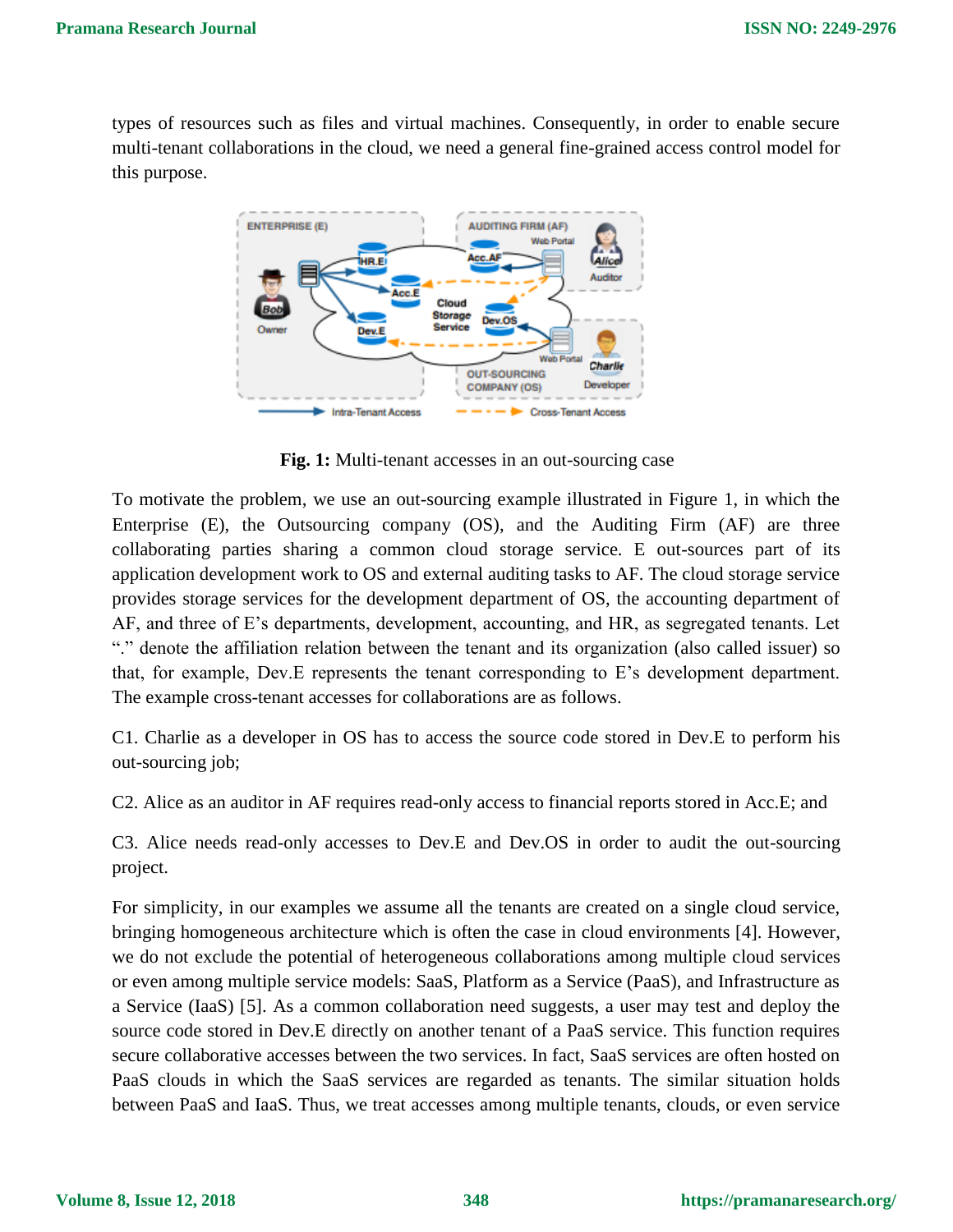models equivalently in the abstraction level as multi-tenant accesses upon which access control mechanisms should be enforced.

In order to achieve multi-tenant access control, Calero et al propose a multi-tenancy authorization system (MTAS) by extending RBAC with a coarse-grained trust relation. Multitenant collaborations are enabled in MTAS by bridging two tenants with a cross-tenant trust relation. The tenant establishing the trust is called the truster and the tenant being trusted is called the trustee. The essence of collaboration is resource sharing wherein a resource requester requests to share resources from a resource owner. The resources here represent the objects, such as virtual machine instances or stored files, in a tenant leased from the cloud service provider (CSP). For instance, in order to enable cross-tenant access C1 in the out-sourcing example above, an MTAS trust relation is established with Dev.OS as truster and Dev.E as trustee, allowing Dev.E as resource owner to issue suitable cross-tenant assignments to allow Dev.OS's users to access Dev.E's resources. By definition, the MTAS trust relation is always established by the resource requester. The granularity of MTAS trust is refined in [6] to reduce undue exposure of the truster's sensitive authorization information to the trustees. While Calero et al provide use cases for this resource-requester initiated cross-tenant trust relation, there are obviously other practically useful approaches that can be developed.

In this paper we develop a family of models for a cross tenant trust relation that is established by the resource owner. We demonstrate the utility of this approach by means of use cases. Later in the paper we formally compare the role-based trust models of MTAS, the current paper and RT [7]. There may be possibility of additional cross-tenant trust models, based on roles and perhaps on attributes. Eventually we believe there will be consolidation and unification of cross-tenant trust models but we are currently at early stages of developing and investigating alternate crosstenant trust models.

Our central contribution is a novel family of Multi-Tenant RBAC (MT-RBAC) models where the cross-tenant trust relation is established by the resource owner rather than by the resource requester. MT-RBAC extends the traditional RBAC model [8] with two new built-in entity components: issuers and tenants.1 Each issuer can have multiple tenants in the cloud, whereas each tenant belongs to a single issuer. A cross-tenant trust relation is established and maintained by the issuer of the resource owner tenant (i.e., truster), as opposed to the resource requester tenant (i.e., trustee).

Three MT-RBAC models integrate three different trust relations with increasingly finer-grained constraints, respectively tenant trust (MT-RBAC0), trustee independent public roles (MT-RBAC1), and trustee dependent public roles (MTRBAC2). To allow the trustee to access the thruster's resources, the base model MT-RBAC0 requires the trustier to expose its entire role set and corresponding authorization assignments to the trustee. For example, to achieve the crosstenant access C1 in the out-sourcing example, E will assign a trust relation from Dev.E to Dev.OS so that OS can use E's authorization information to issue appropriate cross-tenant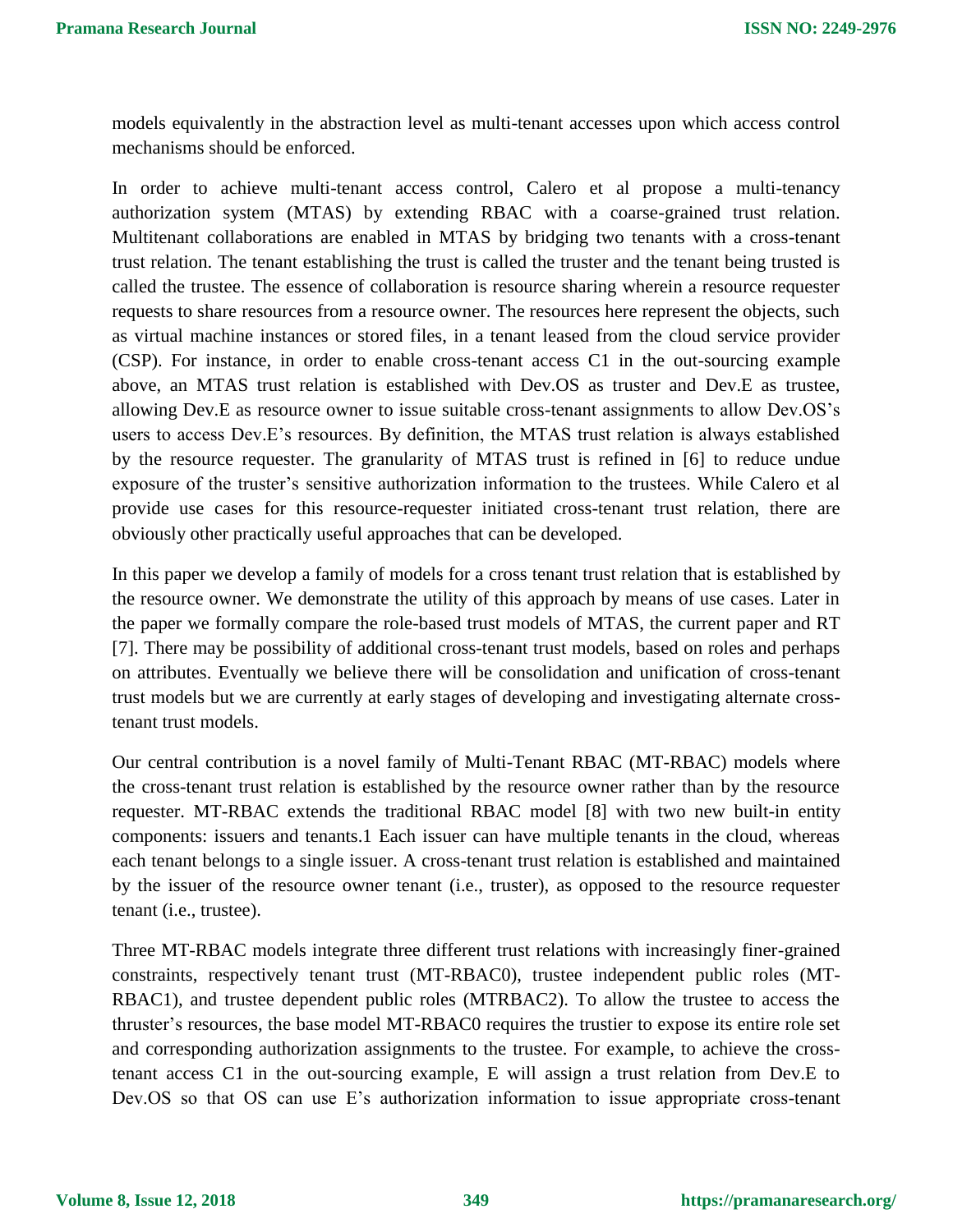assignments enabling Dev.OS's users to access Dev.E's resources. To limit unnecessary exposure of the thruster's authorization information, MT-RBAC1 requires only exposing the thruster's public roles to all the trustees, these being the same for all trustees. Further, MT-RBAC2 enforces finer-grained constraints by exposing the thruster's public roles on a trustee by trustee basis. With these trust relations, a thruster's issuer can flexibly and efficiently constrain accesses from the corresponding trustees in a suitably fine-grained manner.

We demonstrate the feasibility of MT-RBAC by prototyping it with SUN's XACML library. We develop and deploy a novel Authorization as a Service (AaaS) platform applying MT-RBAC models in a Joyent cloud. We systematically evaluate the performance of MT-RBAC with an open source cloud storage service. The experimental results show the MT-RBAC policies with different expressive power in the AaaS service incur various policy evaluation delays. Evaluation of MT-RBAC policies takes on average no more than 0.016 second overhead in downloading files. Therefore, we believe that the performance of the prototype system is acceptable for cloud services. Further, we observe that the prototype system is also scalable in cloud settings.

### **2. Background Work**

In the creator clarifies Cross Tenant Trust Models bolstered and upheld by the cloud specialist coop. Considering the On-request Self-Service include characteristic for distributed computing. [9] Creator propose a formal cross occupant trust display (CTTM) and its part based augmentation (RB-CTTM) coordinating different kinds of trust relations into cross-inhabitant get to control models which can be upheld by the multi-occupant approval as an administration (MTAaaS) stage in the cloud.

In the creator examines Control Cloud Data Access Privilege and Anonymity With Fully Anonymous Attribute-Based Encryption which introduces a semi-unknown benefit control conspireAnonyControl to address the information protection as well as the client personality security in existing access control plans. AnonyControl decentralizes the focal expert to confine the character spillage and accordingly accomplishes semi-obscurity. In addition, it likewise sums up the record get to control to the benefit control, by which benefits of all tasks on the cloud information can be overseen in a fine-grained way. Hence, creator introduces the AnonyControl which completely keeps the character spillage and accomplish the full namelessness. Security examination demonstrates that both AnonyControl and AnonyControl-F are secure under the DBDH supposition, and execution assessment displays the plausibility of plans.

In the creator proposes Fine-Grained Two-Factor Access Control for Web-Based Cloud Computing Services proposed 2FA access control framework, a property based access control system is actualized with the need of both a client mystery key and a lightweight security gadget. As a client can't get to the framework in the event that they don't hold both, the component can upgrade the security of the framework, particularly in those situations where numerous clients share a similar PC for electronic cloud administrations. Furthermore, property based control in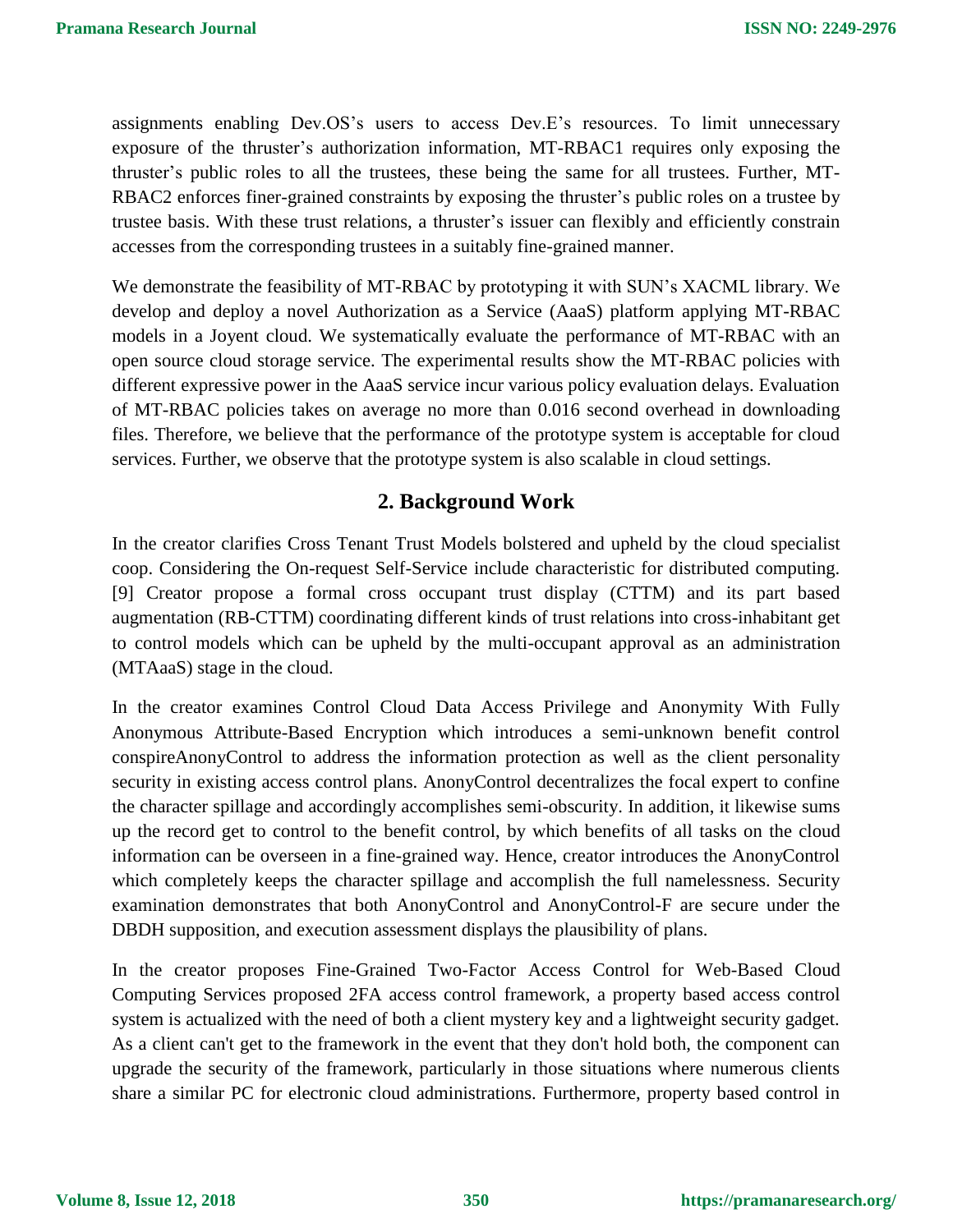the framework likewise empowers the cloud server to limit the entrance to those clients with a similar arrangement of characteristics while saving client protection, i.e., the cloud server just realizes that the client satisfies the required predicate, yet has no clue on the correct personality of the client. At long last, creator additionally does a reproduction to exhibit the practicability of proposed 2FA framework [10].

In the creator talks about the Jobber: Automating between inhabitant trust in the cloud that present Jobber: a very self-sufficient multi-occupant arrange security system intended to deal with both the dynamic idea of cloud datacenters and the craving for enhanced between occupant correspondence. Middleman model use principals from Software Defined Networking and Introduction Based Routing to fabricate a between occupant organize strategy arrangement prepared to do naturally permitting improved correspondence between confided in inhabitants while additionally blocking or rerouting movement from unfrosted inhabitants. Middleman is prepared to do naturally reacting to the continuous changes in virtualized server farm topologies and, not at all like conventional security arrangements, requires insignificant manual setup, eliminating design mistakes.

In creator proposes Toward Fine-grained Data-level Access Control Model for Multi-occupant Applications, where part based and information based access control are both bolstered. Lightweight articulations are proposed to introduce confused approach runs in arrangement. In addition creator likewise talk about the design and approval technique which executes these two models. Some specialized execution points of interest together with the execution result from the model are given.

In the creator proposes Data Security for Cloud Environment with Semi-Trusted Third Party (DaSCE) that clarifies the information security framework that gives (a) key administration (b) get to control, and (c) document guaranteed erasure. The DaSCE uses Shamir's (k, n) edge plan to deal with the keys, where k out of n shares are required to create the key. The creator utilize numerous key directors, each facilitating one offer of key. Numerous key supervisors maintain a strategic distance from single purpose of disappointment for the cryptographic keys. (an) actualize a working model of DaSCE and assess its execution in light of the time expended amid different tasks, (b) formally display and break down the working of DaSCE utilizing High Level Petri nets (HLPN), and (c) check the working of DaSCE utilizing Satisfiability Modulo Theories Library (SMTLib) and Z3 solver. The outcomes uncover that DaSCE can be viably utilized for security of outsourced information by utilizing key administration, get to control, and record guaranteed cancellation.

#### **3. Problem Statement**

The main objective of this research work is achieving access control and efficient revocation in multi-tenancy cloud storage. For this proposing two different access models one is R-RBAC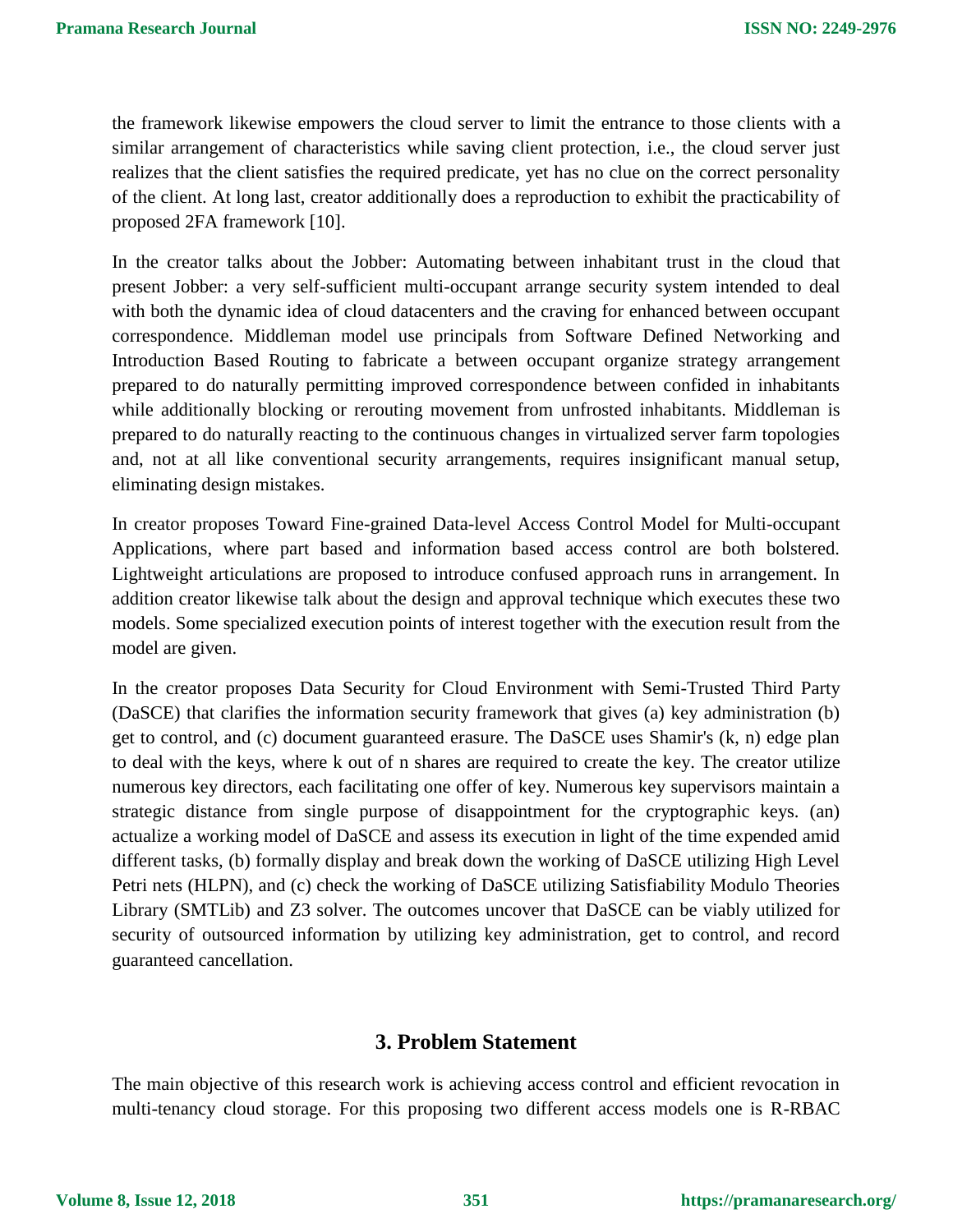model and RW-Access control [11].TSP using R-RBAC (Revocable-Role based access control) model can allocate roles to different tenants and whenever required he can revoke also.Tenant can enable security for his data using RW (Read Write)- Access control.

- Using single tenant resource utilization is less when compared to multi-tenant.
- Using single tenant more expensive.
- Difficult to define access control over multi-tenant
- Revocation of particular tenant is difficult process

Multi tenant is a shared storage server paradigm where multiple tenants are sharing single storage server in order to avoid cost and it avoid local storage maintenance, in multi tenancy achieving high scalability and effective access control is defined. In this implementation Tenant service provider (TSP), Tenant and Cloud service provider (CSP) are involved. From CSP storage server can accessed by TSP after TSP will share resource among multiple tenants.

In cloud condition multi-inhabitant stockpiling server is gotten to by different clients called occupants, so multi-inclination enhance asset sharing and it lessens cost. [12] In any case, giving security between multi-inhabitants is real test so in this work to conquer challenges in multiinclination proposing two levels of security. First level security for TSP, utilizing R-RBAC the TSP can give set of benefits to set of occupants over capacity server. At whatever point inhabitant asking for capacity in light of occupant signature the TSP will allot Specific Square, and he can likewise repudiate specific inhabitant and reassign stockpiling to another occupant. Second level security for Tenant, utilizing RW-Access control, an inhabitant can characterize set polices over his stockpiling like who can have perused get to control and compose get to control.

# **4. Experimental Results**

To demonstrate the feasibility of our approach, we implement a prototype to achieve multi-tenant authorization for collaborative cloud services. We also evaluate the performance and scalability of our prototype with Cloud Storage, an open source cloud storage system, deployed as a cloud service.

**1) Implementation Overview**: In order to foster fine-grained access control in collaborative cloud environments, we propose Authorization as a Service (AaaS) as a novel service model providing an independent authorization infrastructure in a multi-tenancy manner. This service can be integrated with the existing cloud services to manage and process authorizations for them. AaaS supports multi-tenant access control by applying suitable access control models, such as MT-RBAC.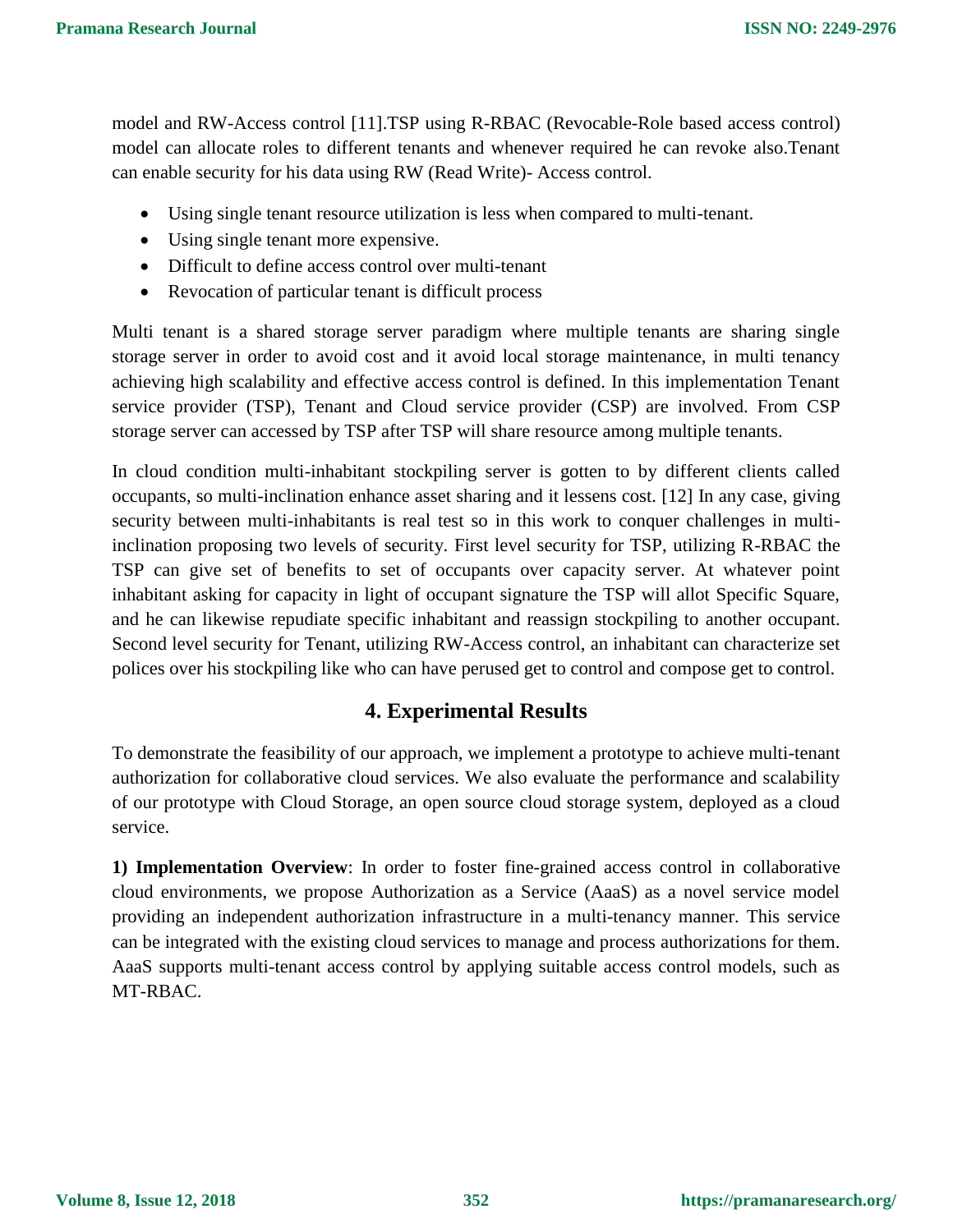

**Fig. 2:** The prototype architecture

Figure 2 shows the prototype architecture in which the tenants of the cloud storage service use a common authorization service (i.e., AaaS) by associating each with a policy enforcement point (PEP) module. The PEPs parse the requests from end users and generate normalized (XACML format) requests to the centralized policy decision point (PDP) module which refers to MT-RBAC policies stored in the centralized policy repository. The MT-RBAC policy specification is presented in Appendix A. After the decision is made, an XACML format response will be sent back to the requesting PEP to take effect with respect to the requested access. The integrity and authenticity of communication messages should be guaranteed, say via long-lived TLS connections between PEPs and the central PDP. For simplicity, they are not included in the prototype implementation. The prototype can be extended to a cloud authorization service with distributed PDPs.

The MT-RBAC policy engine is developed using SUN's XACML library [13]. The prototype is compiled and deployed on a Joyent cloud system. In the performance evaluation, the PDP module runs on a Smart Machine image with SmartOS Version 1.6.3 and 1 GB RAM. The PEP modules and the cloud storage service are deployed on another SmartMachine image with SmartOS Plus 64 Version 3.2.0 with 256 MB RAM. The CPU caps of both images are set to 350 meaning each can use at most 3.5 CPUs. The PDP and PEP modules are created on different physical machines, so that they don't affect each other in the performance evaluation results. All the machines in the prototype are connected through data center networks. End users connect to the cloud storage service through wireless local area network (WLAN) which is a common connection type for cloud service users. Note that, in the following experiments, the policy files are stored on the PDP server and an experiment request set consists of 10 independent sample multi-tenant access requests.

**2) Authorization Delay:** An MT-RBAC decision making process includes verifying subjects, resources and actions in the request, searching attributes and linking referred policy files. All these operations increase the overhead of access as authorization is involved. Authorization overhead is inevitable in MT-RBAC as well as other authorization models. Figure 3a compares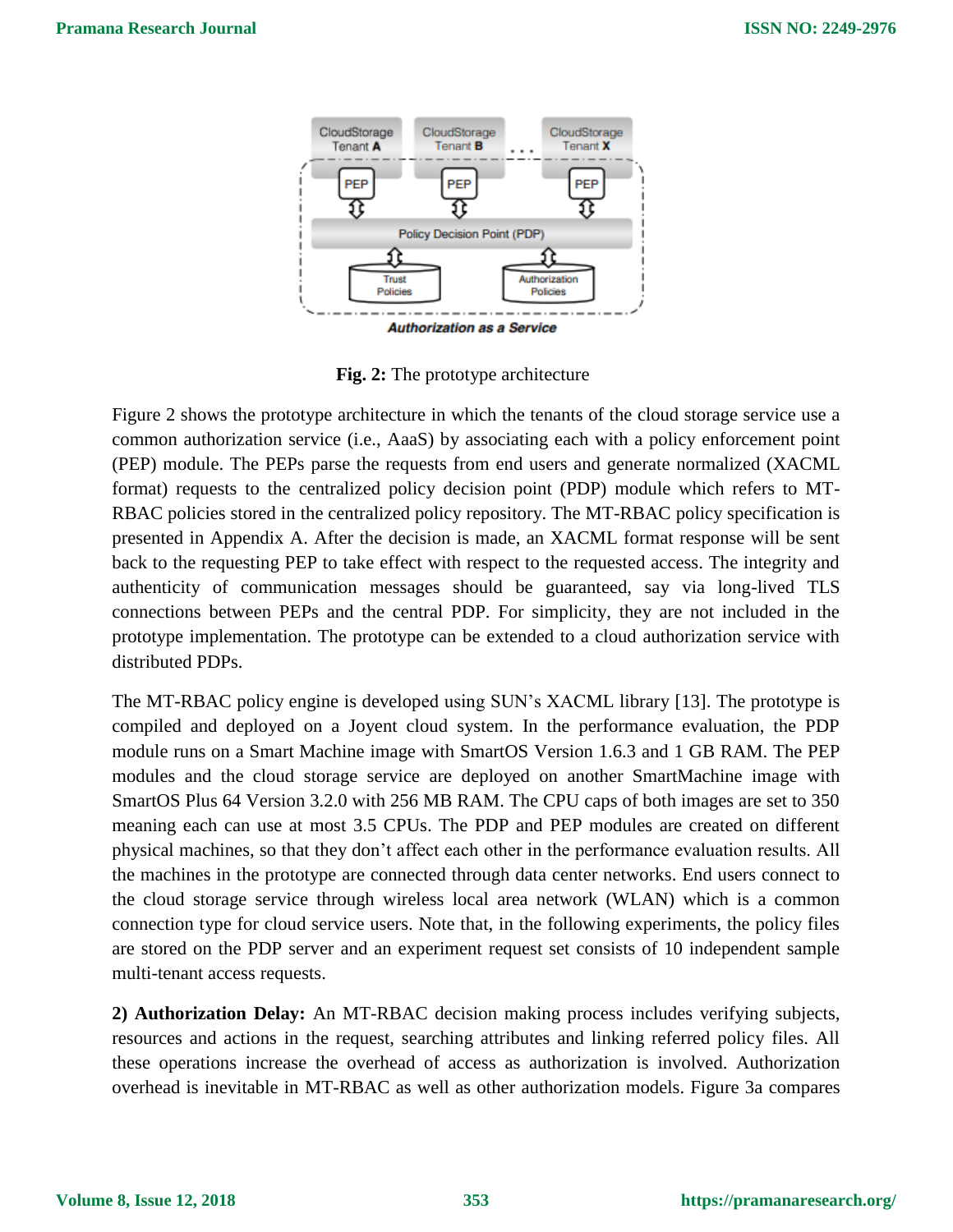the policy evaluation delay in RBAC and the three MT-RBAC models. Note that in RBAC crosstenant access requests are not supported. Due to the caching mechanisms of the operating system, as the number of concurrent requests increases, the average policy decision delay decreases dramatically until it reaches a stable state. RBAC has the least delay of 4.01 ms, while MT-RBAC0 has 6.92 ms delay. The evaluation of T P policies contributes to the extra delay of MT-RBAC0, compared to RBAC. Since IP S and DP S evaluations incur the similar I/O operations to T P evaluations, the authorization delay for MT-RBAC1 and MT-RBAC2 are similar. MT-RBAC1 and MT-RBAC2 have the most delay of 11.75 ms and 12.18 ms, respectively. MT-RBAC models introduce acceptable evaluation overheads compared to RBAC.

Figure 3b shows a comparison of delays at the client-end of the Cloud Storage service. The delays are observed upon a 1KB file downloading task with or without authorization through RBAC or MT-RBAC2. According to the experiment result, we observe that MT-RBAC2 introduces 15.50 ms ( $\approx 0.016$  second) authorization delay on average which we believe is acceptable for file downloading tasks in cloud storage services.

**3) Scalability:** Scalability is also a critical criterion to judge the feasibility of a cloud application. Thus, we evaluate our prototype with various cloud images for the PDP module and numbers of engaged PEPs to see whether the system performance improvement is proportional to the increase of the hardware capacity which is represented by image size in the cloud.

We compare the throughput of PDPs with various capabilities in terms of image size. The result is shown in Figure 3c. The speedup of the system is in positive correlation with the increase of CPU cores and memory size. The throughput decreases when the number of concurrent requests increases, until it reaches a stable position. Compare the authorization throughput of the PDP with 1Core/128MB and the one with 1Core/1024MB. The approximately ten-time increase in memory size results in constantly ten-time enhancement in the throughput. When the physical resource assigned to the PDP increases to 2Core/2048MB, the throughput increases around five times. But the throughput has no obvious increase when the hardware becomes 4Core/4096MB because the amount of requests does not fulfill the utilization of the system with increased capacity. According to the results, we conclude that

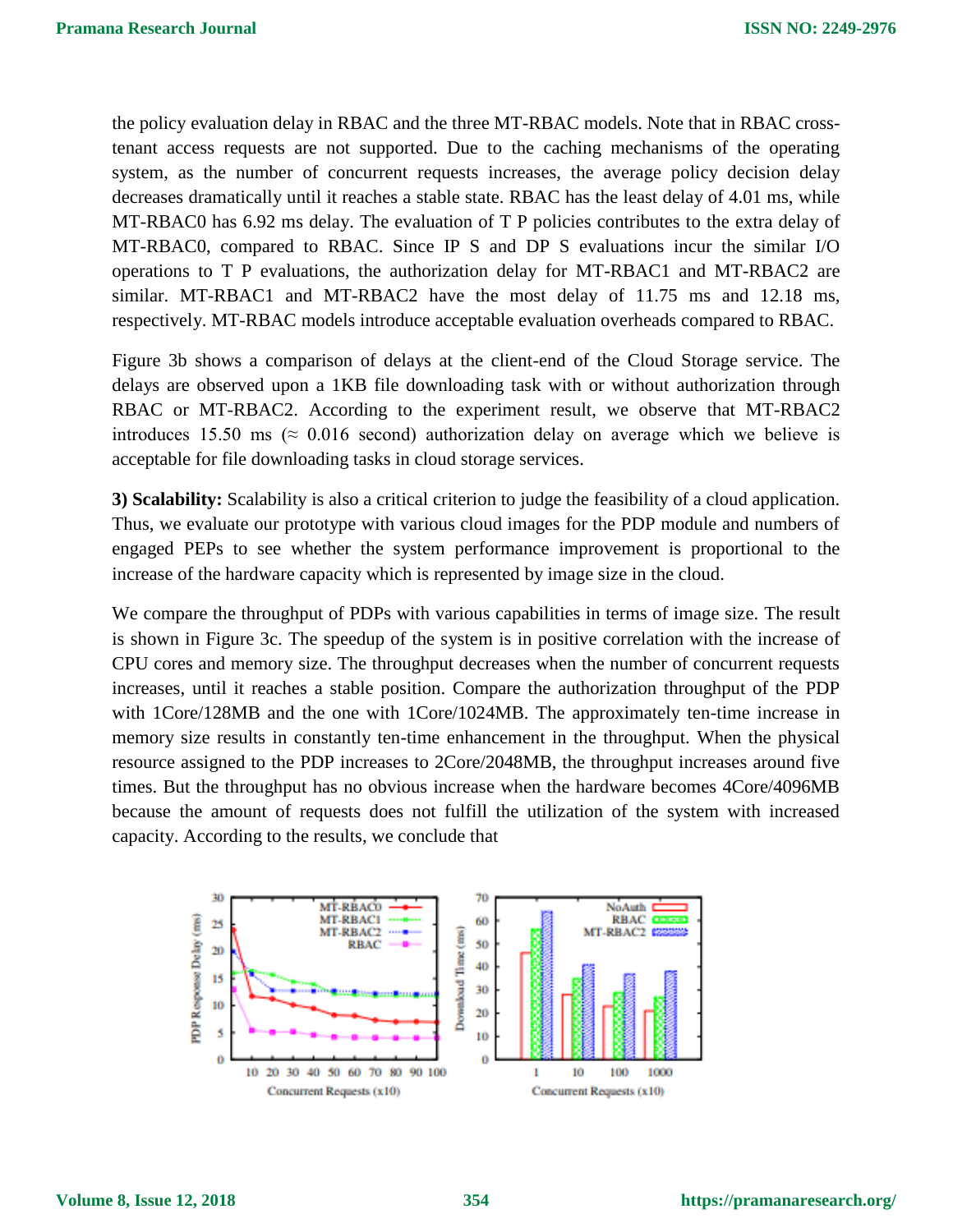

the system throughput is proportional to the hardware capacity of the PDP module. Figure 3d illustrates the authorization delay in a 1Core/1024MB PDP with different amounts of engaged PEPs. More PEPs means more concurrent requests generated and more connections which consume the capacity of the PDP. When the number of PEPs increases exponentially, the average evaluation delay also increases exponentially. Hence, if all the engaged PEPs send equal amount of requests, the load of PDP can be roughly determined by the number of PEPs. As PEP is assigned per tenant, the required capacity of the system is proportional to the amount of tenants. The results show that AaaS with MT-RBAC is scalable in the cloud environment.

#### **5. Conclusion**

In this paper, we propose a family of MT-RBAC models by extending the well-known and widely used RBAC model with the components of tenants and issuers to address multi-tenant authorization for collaborative cloud services. MT-RBAC aims to enable fine-grained crosstenant resource access by building tenant-level granularity of trust relations. We prototype MTRBAC using SUN's XACML library to implement an Authorization as a Service (AaaS) in cloud. To demonstrate the viability of the prototype system, we evaluate its performance and scalability in a Joyent cloud. The results show that the AaaS platform with MT-RBAC incur acceptable overhead and is scalable for the cloud storage service.